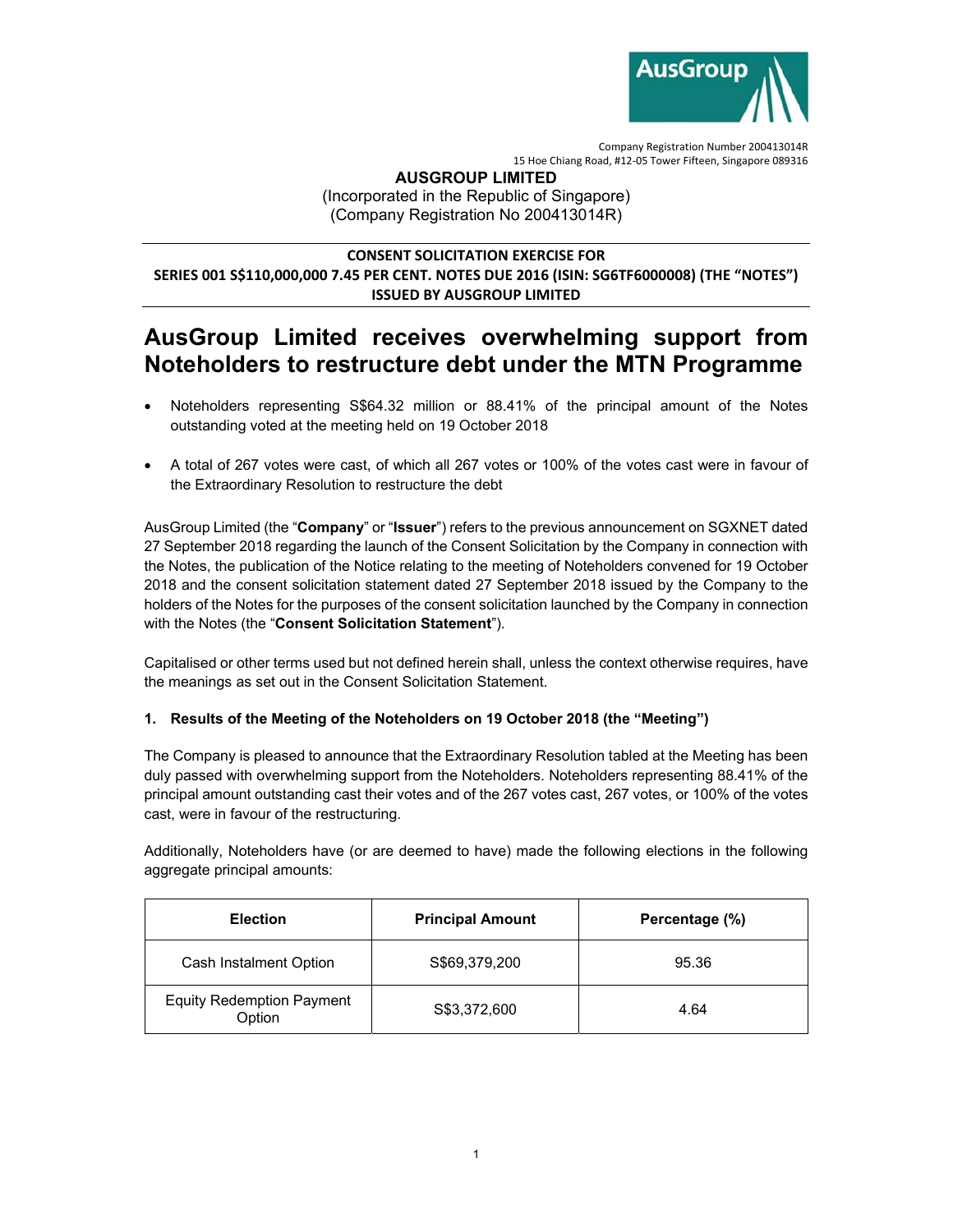

#### **2. Entry into the Third Supplemental Trust Deed**

In connection with the foregoing, the Company wishes to announce that it has on 19 October 2018 entered into the Third Supplemental Trust Deed with Ezion Offshore Logistics Hub Pte. Ltd., as Singapore obligor, NT Port and Marine Pty Ltd (formerly known as Ezion Offshore Logistics Hub (Tiwi) Pty. Ltd.), as Australian obligor, DBS Trustee Limited, as trustee, and P.T. Limited, as security trustee, to amend various provisions of the Trust Deed and the Conditions of the Notes, as described in the Extraordinary Resolution.

Other than amendments to the provisions relating to the Make-Whole Premium and the Additional Amendments (as defined below), which take effect on the date of the Third Supplemental Trust Deed, the other amendments to the provisions in the Trust Deed and the Conditions take effect upon the satisfaction of the conditions precedent specified in the Third Supplemental Trust Deed, including the Recapitalisation Conditions.

#### **3. Certain amendments to Condition 6(l) of the Notes**

In addition to the amendments that have been approved by the Extraordinary Resolution, the Third Supplemental Trust Deed makes certain amendments to Condition 6(l) of the Notes, as set out in the Schedule annexed hereto (with additions shown in double-underline and deletions shown in strikethrough) (the "**Additional Amendments**").

The Additional Amendments were neither contemplated nor approved by the Extraordinary Resolution. However, pursuant to Clause 29 of the Trust Deed and Condition 12 of the Notes, the Trustee may agree, without the consent of the Noteholders or Couponholders, to any modification of any of the provisions of the Trust Deed which in the opinion of the Trustee "is of a formal, minor or technical nature, is made to correct a manifest error or …".

The Trustee has agreed to the Issuer's request to make the Additional Amendments on the basis that (i) the deletion of "Series 001" in the Additional Amendments is of a formal, minor or technical nature and (ii) the replacement of "1/440" with the text shown in double-underline in the Schedule is being made to correct a manifest error.

**Shareholders are advised to exercise caution in trading their Shares and Noteholders are advised to exercise caution in trading their Notes. Shareholders and Noteholders are advised to read this announcement and further announcements by the Company carefully. Shareholders and Noteholders should consult their stock brokers, bank managers, solicitors or other professional advisors if they have any doubt about the actions they should take.** 

By Order of the Board **AusGroup Limited** 

Eng Chiaw Koon Managing Director 19 October 2018

**– Ends –**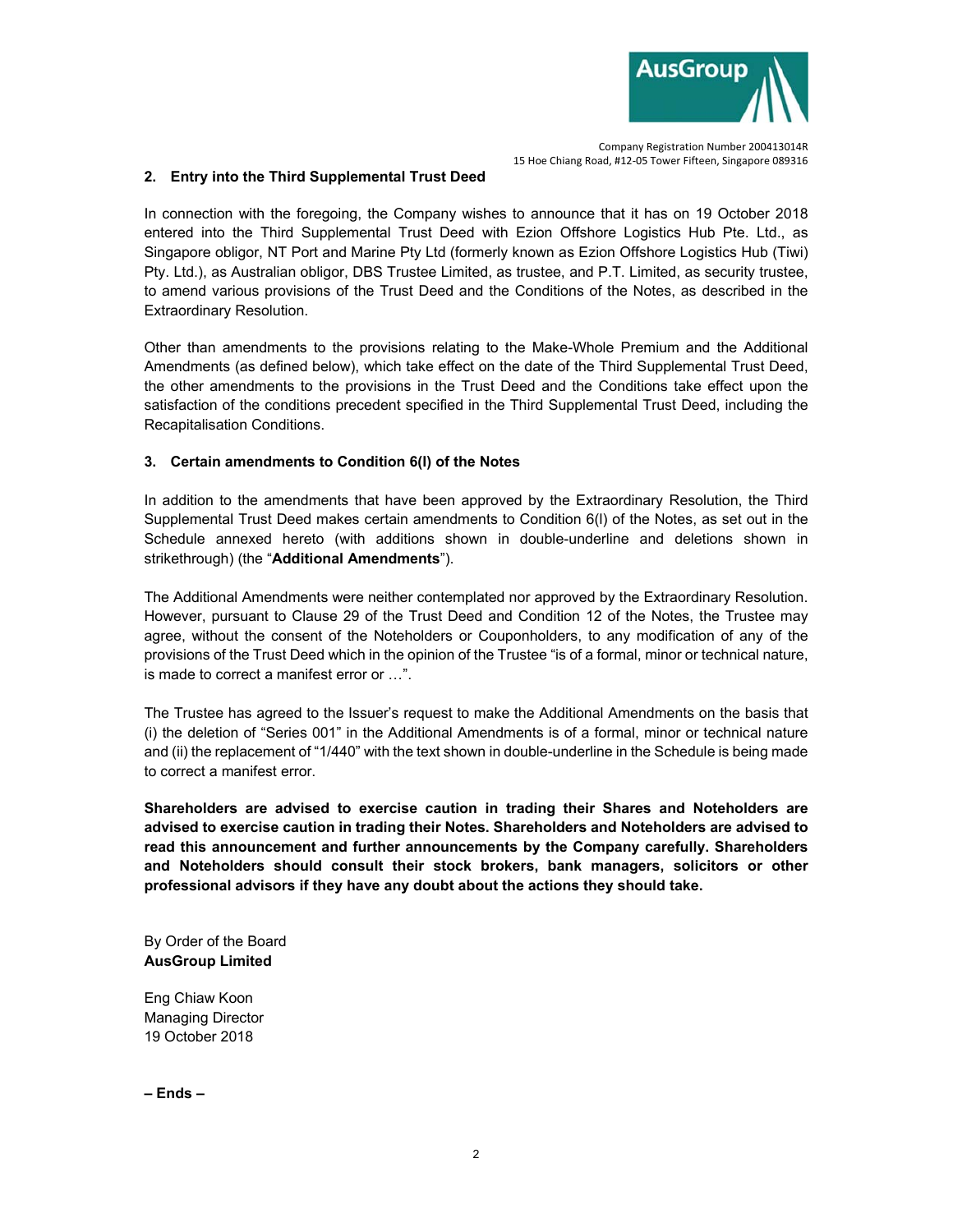

Issued by AusGroup Limited.

For more information, please contact Romil Singh **T** +65 6438 2990 | **F** +65 6438 0064 | **E** romil@financialpr.com.sg

For further information in Australia, please contact Christian Johnstone **T** +61 8 6210 4500 | **E** Christian.Johnstone@ausgroupltd.com

#### ABOUT AUSGROUP LIMITED

With over 29 years of experience, AusGroup is an established project and asset services provider. We create ongoing value for our clients across construction and maintenance environments. Through our subsidiaries AGC, MAS and NT Port and Marine, we provide specialty services to the energy, resources, industrial, utilities and port & marine sectors. For more information, visit www.ausgroupltd.com .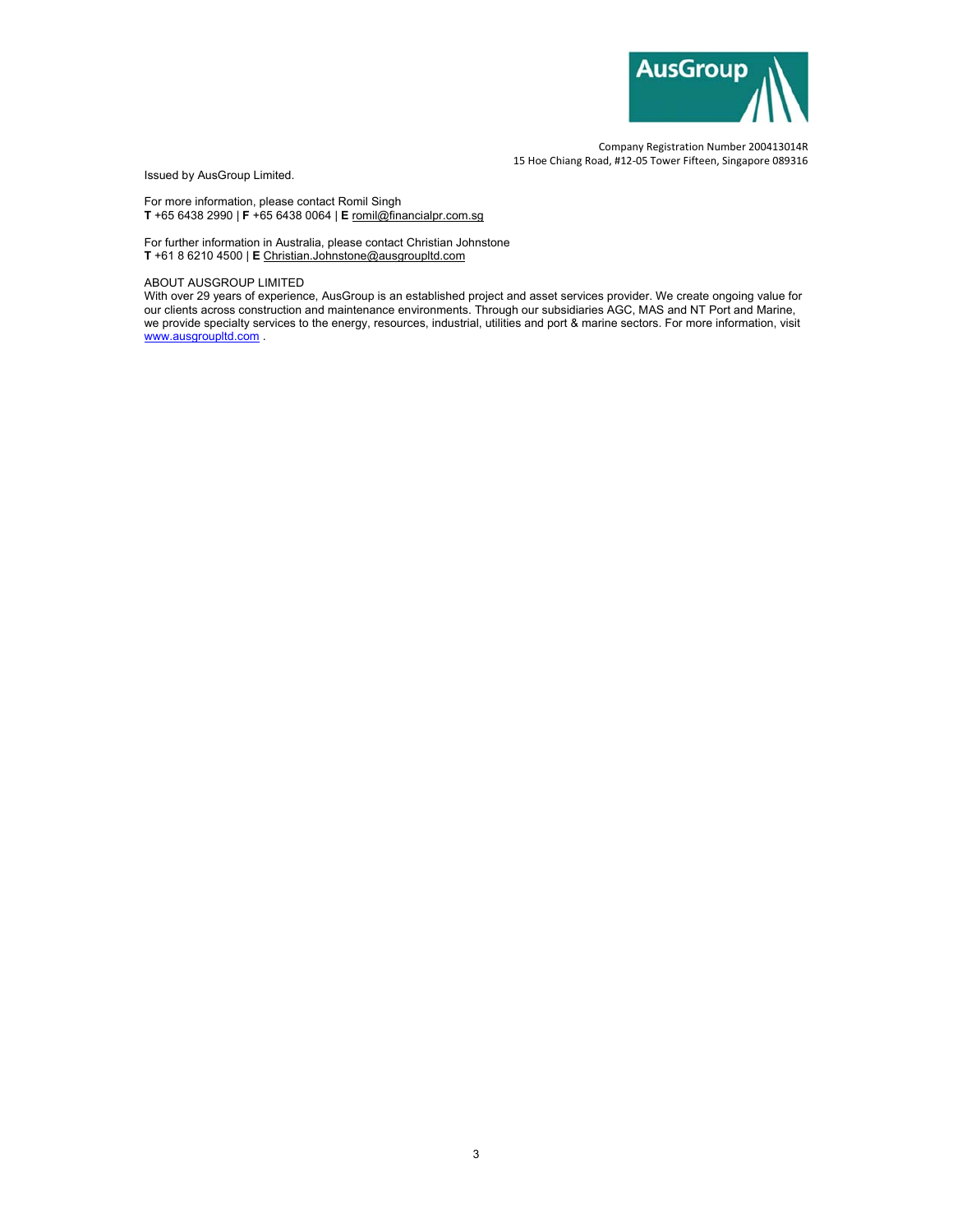

#### **SCHEDULE**

#### "**(l) Port Asset Sale Redemption**

If a sale of the Port Assets (the "**Port Sale**") occurs, the Issuer shall redeem all (and not part only) of the Notes at its outstanding Redemption Amount plus the Additional Premium (if any), together with interest accrued on the Notes up to and excluding the date fixed for redemption (the "**Port Sale Redemption**"), on the Interest Payment Date immediately following the completion date of the Port Sale (the "**Port Sale Redemption Date**").

To effect the Port Sale Redemption, the Issuer shall, not less than 21 days prior to the completion of the Port Sale, send a notice to the Trustee, the Security Trustee and the Noteholders (which notice shall be irrevocable) specifying (i) the date of completion of the Port Sale, (ii) the Port Sale Redemption Date, (iii) the outstanding Redemption Amount of the Notes immediately prior to the Port Sale Redemption Date, (iv) the Additional Premium amount (if any) with a brief calculation showing how the Additional Premium amount (if any) was calculated, and (v) unpaid interest accrued on the Series 001 Notes up to and excluding the Port Sale Redemption Date with a brief calculation showing how such accrued interest was calculated, and confirming that (a) no Event of Default has occurred and is continuing as at the date of such Port Redemption Notice and (b) the consideration from the sale of the Port Assets that the Issuer, such Obligor or such Subsidiary receives is in the form of cash (the "**Port Redemption Notice**").

The Trustee shall be at liberty (but shall not be obliged) to accept as sufficient evidence of the fact that conditions (a) and (b) stated above have been satisfied upon receipt of such Port Redemption Notice and the Trustee shall not be bound in any such case to call for further evidence or to investigate or be concerned with the validity of such Port Redemption Notice. Further, the Trustee shall not be concerned with or responsible for any consolidation, amalgamation, merger or reconstruction of the Obligors or any sale or transfer of any of the assets of the Obligors or the form or substance of any plan relating thereto or the consequences thereof to any Series 001 Noteholders or Series 001 Couponholders.

The Issuer shall, immediately upon the completion of the Port Sale, deposit with the Issuing and Paying Agent or an escrow account held by an escrow agent for the benefit of the Series 001 Noteholders, an amount equal to the outstanding Redemption Amount plus the Additional Premium (if any), together with interest accrued on the Series 001 Notes up to and excluding the Port Sale Redemption Date, for application on the Interest Payment Date immediately after the completion of the Port Sale.

Upon the receipt of a written confirmation from the Issuing and Paying Agent or the escrow agent (as the case may be) of the receipt of the amounts stated in the Port Redemption Notice by the Issuing and Paying Agent or the escrow agent (as the case may be), the Trustee shall deliver a confirmation in writing to the Security Trustee stating that the Issuing and Paying Agent or the escrow agent (as the case may be) has confirmed to the Trustee that it has received the amounts as stated in the Port Redemption Notice, in which case the Security Trustee shall, upon receipt of such confirmation from the Trustee, release all of the Port Assets that are the subject of security interests that the Security Trustee holds so that the Port Assets may become unencumbered without any requirement for prior approval by Noteholders whether through an Extraordinary Resolution or otherwise. For the avoidance of doubt, the Issuing and Paying Agent, the escrow agent or the Trustee shall not be responsible for the calculation of the amounts stated in such Port Redemption Notice.